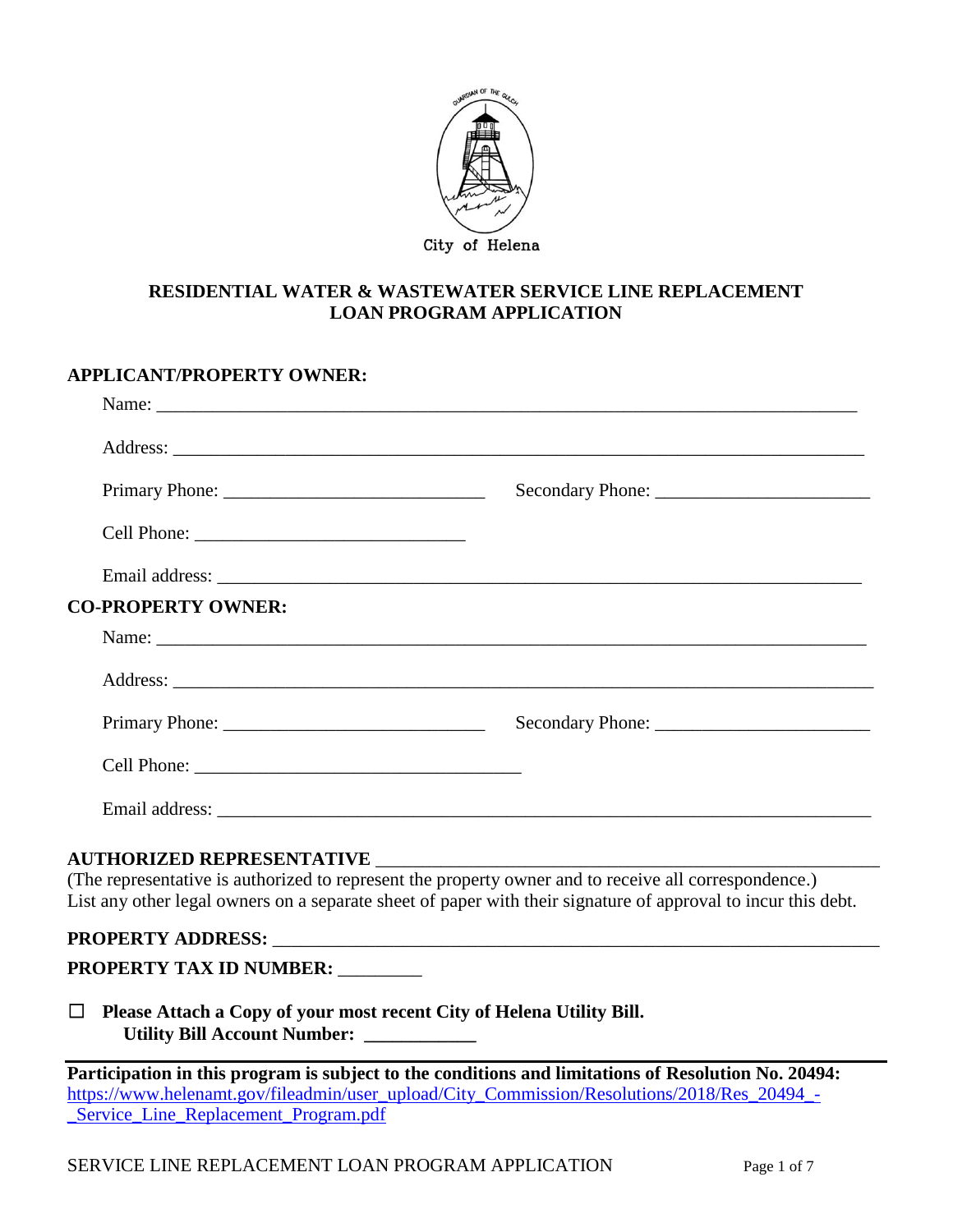## **PROJECT INFORMATION**

This is an application for emergency repair/replacement of:  $\Box$  Water service line  $\Box$  Wastewater service line

Describe the scope of the project. (Note: to qualify, the project must be for emergency repair or replacement of a water or wastewater service line. All work must be done by a certified or licensed professional or contractor.)

\_\_\_\_\_\_\_\_\_\_\_\_\_\_\_\_\_\_\_\_\_\_\_\_\_\_\_\_\_\_\_\_\_\_\_\_\_\_\_\_\_\_\_\_\_\_\_\_\_\_\_\_\_\_\_\_\_\_\_\_\_\_\_\_\_\_\_\_\_\_\_\_\_\_\_\_\_\_\_\_\_\_\_\_\_\_\_

| Have you (or your contractor) applied for a plumbing permit? $\Box$ Yes (Date: ____________)<br>$\Box$ No   |
|-------------------------------------------------------------------------------------------------------------|
| Will any of the work need to be performed in the city's right-of-way?<br>$\Box$ Yes<br>$\Box$ No            |
| Describe the extent of work that needs to be performed in the city's right-of-way.                          |
|                                                                                                             |
|                                                                                                             |
|                                                                                                             |
|                                                                                                             |
| Have you (or your contractor) applied for a street opening permit? $\Box$ Yes. (Date: __________) $\Box$ No |
|                                                                                                             |
|                                                                                                             |
|                                                                                                             |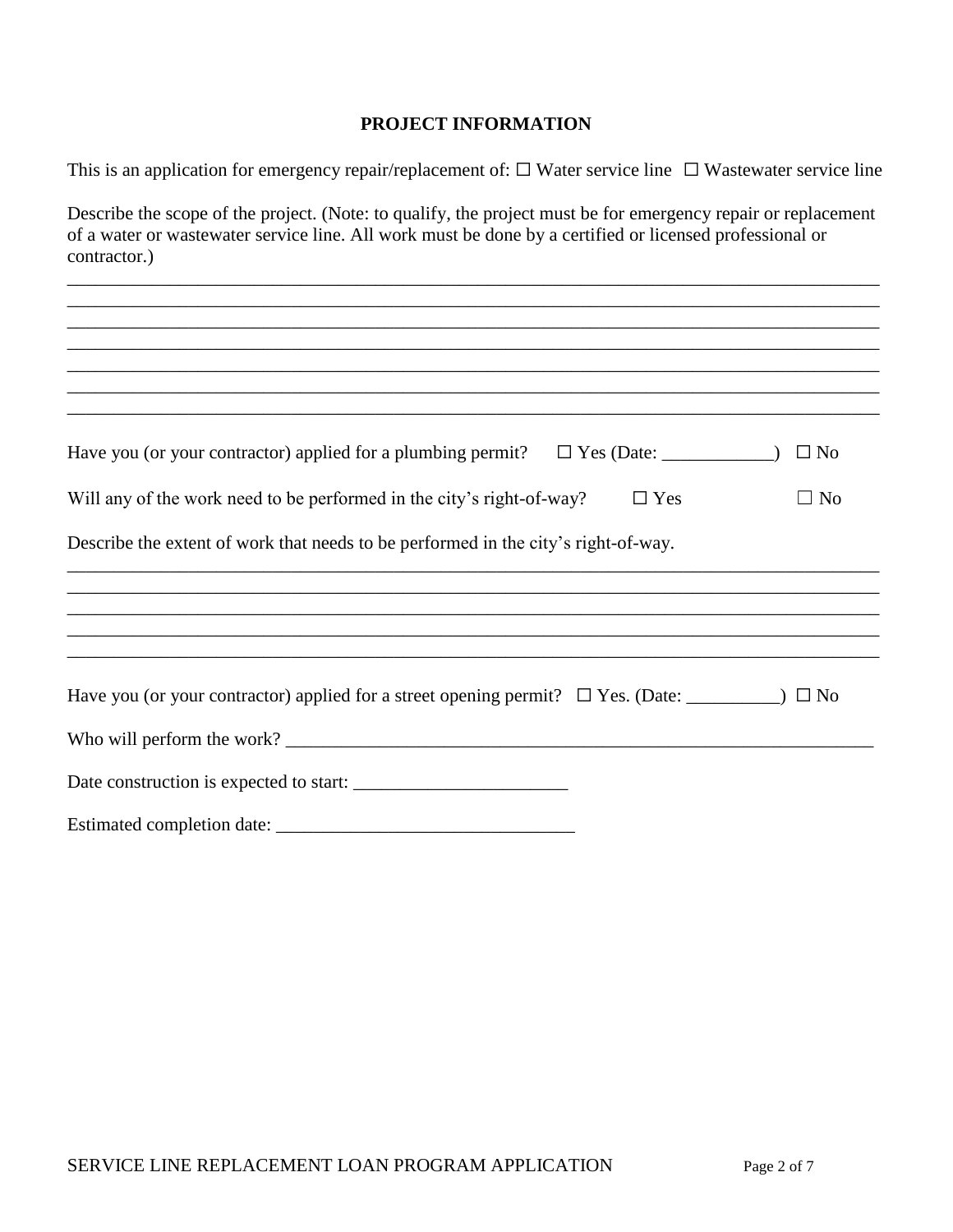## **COST ESTIMATE**

This section will document the loan amount being requested. Filing and permitting fees may be added to the loan amount. The total loan may not exceed \$15,000.00. Not all plumbing work is eligible. Plumbing work from two feet outside the foundation into the house is not eligible. Please see City Resolution No. 20494 for details. Please ask your contractor to invoice internal and external work separately. Below, list all projected costs, including equipment, material, labor, etc. Use additional sheets if necessary. Attach bids to document each expense item.

# **LOAN FUNDS WILL BE DISTRIBUTED TO THE PROPERTY OWNER UPON THE SUBMISSION OF INVOICES TO THE CITY FOR THE WORK PERFORMED.**

#### **EXPENSE ITEM: COST**

**Total Projected Costs**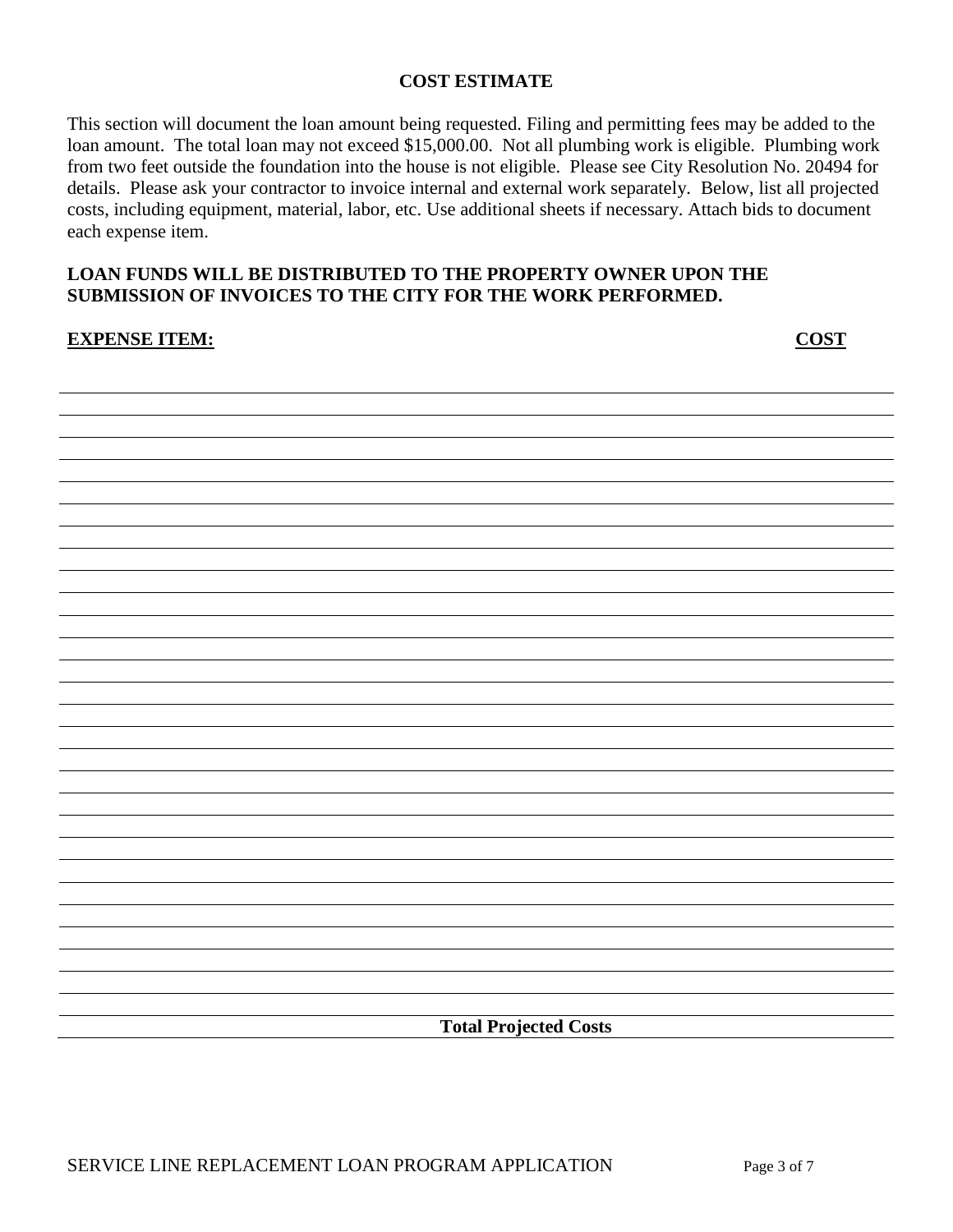# **LOAN DEFERMENT OPTION**

If your household meets income guidelines, you will be eligible to apply for Loan Deferment. Loan Deferment gives the property owner the option of paying back the loan upon sale or transfer of the property.

To be eligible for loan deferment, Property Owner(s) must have a combined total household income that falls below 80% of the Median Family Income for Lewis and Clark County as set by the U.S. Department of Housing and Urban Development (HUD) for the year in which this application is submitted. Tax documentation, statements of Social Security earnings, two (2) most recent paystubs, or the details of selfemployment earnings will be required to show proof of combined total gross income.

HUD Median Family Income Guidelines Link: <https://www.huduser.gov/portal/datasets/il.html>

- Click on "Click Here for FY 2019 MFI Documentation."
- Select "Montana."
- Select "Lewis and Clark County."
- The Median Family Income (MFI) is found at the bottom of this page.

In 2019, 80% of the MFI in Lewis and Clark County equals \$68,560.

Are you applying for loan deferment:  $\Box$  Yes  $\Box$  No

If yes, please fill out a separate Loan Deferment Eligibility Application.

☐ Please attach a copy of your Loan Deferment Eligibility Application.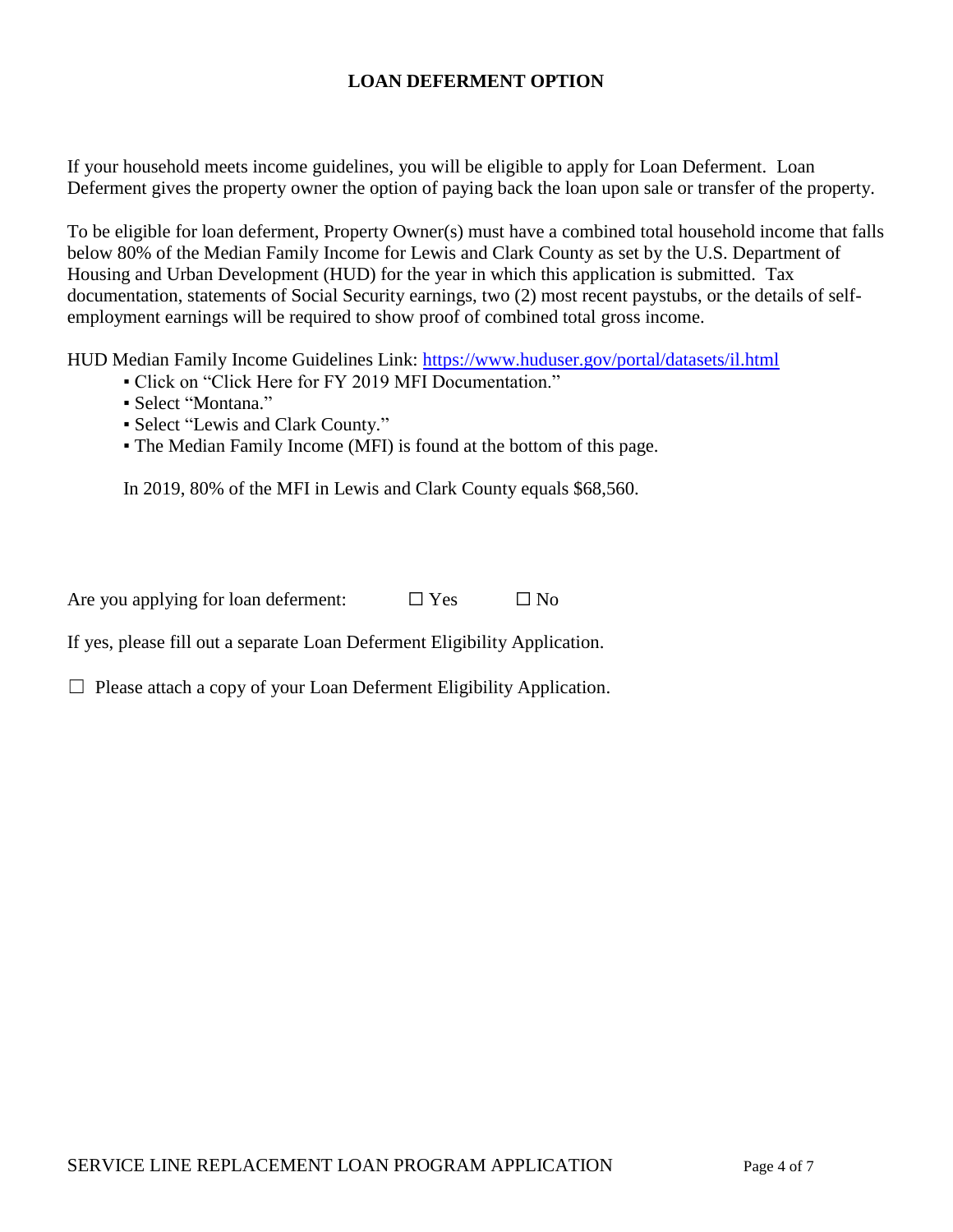# **CONDITIONS OF PARTICIPATION**

# *THE TAXES AND ASSESSMENTS ON THE APPLICANT'S PROPERTY, WHICH IS THE SUBJECT OF THE ACTION, MUST BE CURRENT TO BE ELIGIBLE FOR THE PROGRAM.*

- 1. Participation in this program is subject to the conditions and limitations of Resolution 20494.
- 2. The property owner hereby agrees the City is not a party between the property owner and the contractor and the City bears no responsibility for the quality or workmanship of the project. Enforcement of all contract and warranties are between the property owner and the contractor. The applicant will indemnify, defend, and hold the City harmless against any and all claims, suits, actions, liabilities, judgments or damages related to this project brought by any action of the contractor or other aggrieved party and agrees to not seek any legal recourse from the City in regards to the project.
- 3. Property owner agrees to execute an agreement with the City stating that the property owner agrees and voluntarily consents to the City levying a monthly charge on the owner's water bill for ten (10) years to recoup the loan amount and that the loan must be paid in full if the property is sold unless prior written permission is received from the City and the new owner executes a new agreement with the City.
- 4. Continued maintenance of the service line benefited by this Program is the sole responsibility of the property owner at the property owner's expense.
- 5. APPLICANT/PROPERTY OWNER(S) CERTIFIES AS FOLLOWS: property owner(s) is a resident of the city of Helena; applicant/property owner(s) will use loan proceeds only to construct the infrastructure described; applicant/property owner(s) will obtain all applicable local, state, and federal permits, and approvals and licenses and comply with their conditions and terms. Applicant/property owner(s) authorize the city of Helena to verify any facts it deems necessary for loan analysis. Applicant/property owner(s) authorizes the city of Helena to use their project information and project photos to explain or promote the loan program.

## **I hereby certify and acknowledge the above statements and any attached information are true and correct to the best of my knowledge.**

| SIGNED:                                            |  |  |
|----------------------------------------------------|--|--|
|                                                    |  |  |
|                                                    |  |  |
| SIGNED:<br>Date: $\qquad \qquad$                   |  |  |
|                                                    |  |  |
|                                                    |  |  |
| <b>City of Helena Utility Maintenance Division</b> |  |  |
| 316 N. Park Ave, Rm 417<br>Helena, MT 59601        |  |  |
| 406.457.8567 UMDinfo@helenamt.gov                  |  |  |
|                                                    |  |  |
|                                                    |  |  |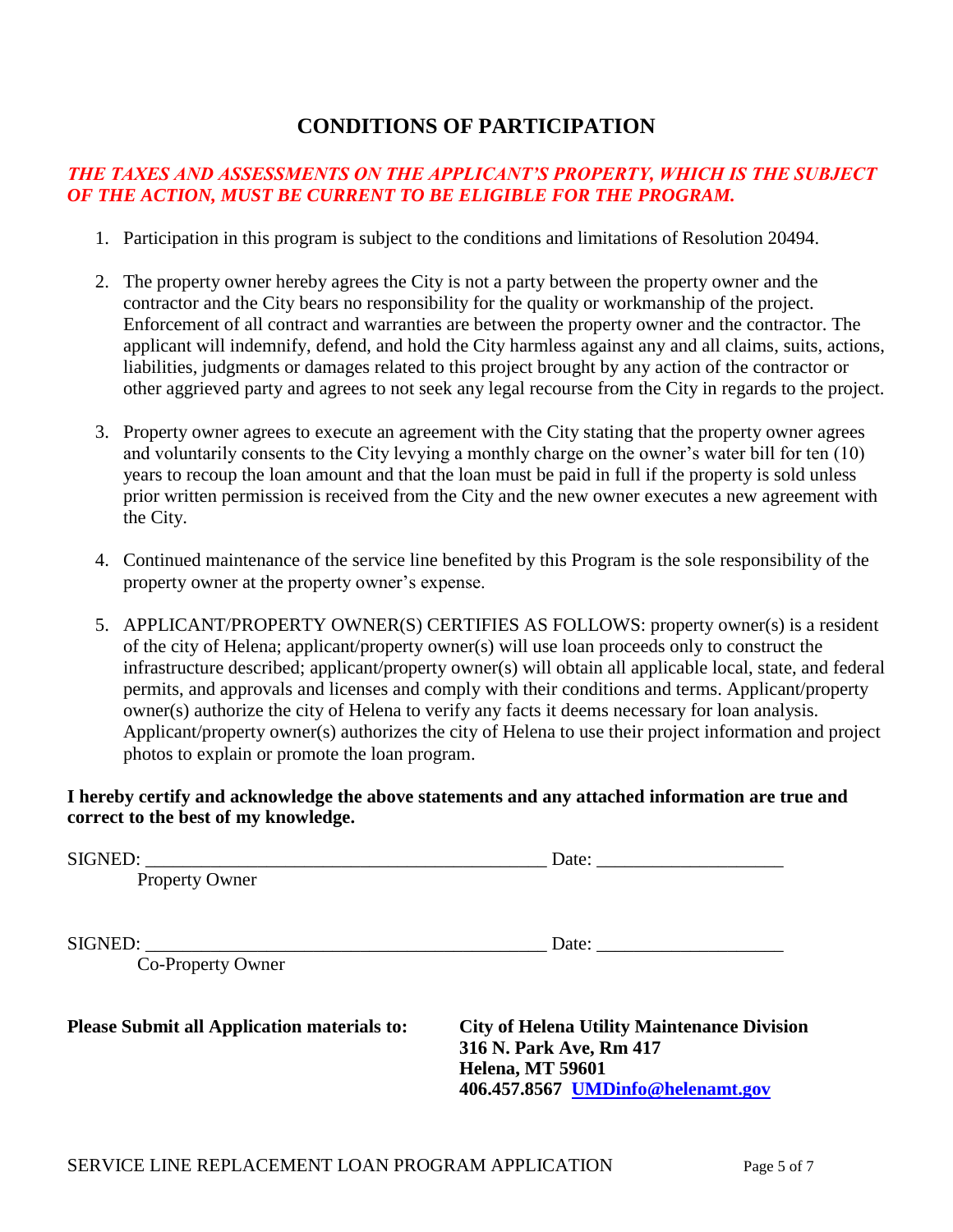

#### **RESIDENTIAL WATER & WASTEWATER SERVICE LINE REPLACEMENT PROGRAM LOAN DEFERMENT APPLICATION**

- **♦ If your household meets income guidelines, you are eligible for Loan Deferment.**
- **♦ Loan Deferment gives the property owner the option of paying back the loan upon the sale or transfer of the property.**
- **♦ Loan Deferment, if within the scope of this program, will not negatively affect good standing with the City of Helena, nor will it be reported by the City of Helena as a mark against your credit.**

## **STATEMENT OF ELIGIBILITY**

To be eligible for loan deferment, the Property Owner(s)' total gross income must be below 80% of Medium Family Income for Lewis and Clark County as determined by the Department of Housing and Urban Development in the year in which this application is submitted. Tax documentation, statement(s) of Social Security earnings, 2 recent pay stubs, or the detail(s) of self-employment earnings will be required to show proof total gross income.

**HUD Median Family Income Guidelines:** <https://www.huduser.gov/portal/datasets/il.html>

#### **City of Helena RESOLUTION NO. 20494 Service Line Replacement Program:**

[https://www.helenamt.gov/fileadmin/user\\_upload/City\\_Commission/Resolutions/2018/Res\\_20494\\_-](https://www.helenamt.gov/fileadmin/user_upload/City_Commission/Resolutions/2018/Res_20494_-_Service_Line_Replacement_Program.pdf) [\\_Service\\_Line\\_Replacement\\_Program.pdf](https://www.helenamt.gov/fileadmin/user_upload/City_Commission/Resolutions/2018/Res_20494_-_Service_Line_Replacement_Program.pdf)

# **PRIMARY APPLICANT / PROPERTY OWNER:**